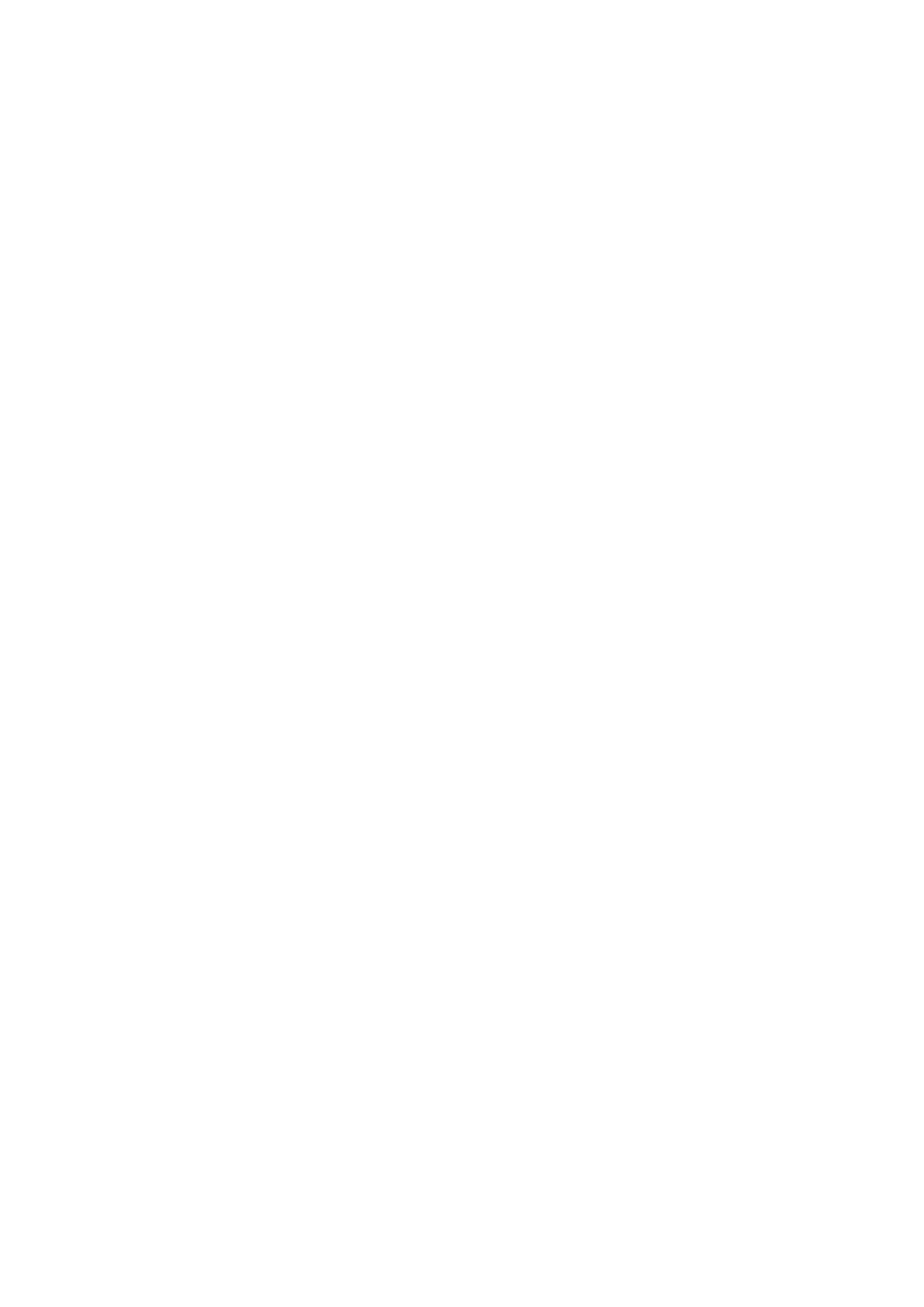# **Telemetry events mobile Office apps**

Privacy Company has tested the use of the five most popular apps (Word, Outlook, Excel, PowerPoint and Teams), including the use of the Connected Experiences such as Editor (spelling checker), Translator and Insert Online Pictures. This in order to reproduce daily activities of government employees. The scenarios were executed on 7 and 8 May 2019 and repeated on 7 June 2019.

Privacy Company has tested the apps on an iPhone X, with the iOS operating system version 12.2, and the following versions of the apps: version 2.25 (Word, Excel), 1.0.75 (Teams), 3.21.0 (Outlook) and 10.64 (PowerPoint)

The tests were also performed on a Pixel 3, with the Android one rating system version 9. The following versions of the apps were tested: Excel 16.0.11601.20074, Outlook 3.0.55, PowerPoint 16.0.11601.20074, Teams 1416/1.0.0.2019042206 and Word 16.0.11601.20074.

In order to repeat the findings, Privacy Company has performed a limited third test run on 23 July 2019, on the same iPhone X with iOS version 12.3.1, with Word and Excel versions 2.27 and PowerPoint version 2.25.

In all three test runs, the tester logged in to a test account connected to Azure Active Directory in an Enterprise bulk license. The first two test runs were performed with two accounts created in the Azure AD of an EDU Office 365 Enterprise license, the third test run was performed on two accounts created in the Azure AD of a Dutch government Office 365 E5 license.

Privacy Company has intercepted the outgoing traffic from both smartphones with MItmproxy version 4.0.4 (software that allows for the inspection of contents of traffic with and without TLS encryption).

In the network traffic two endpoints are recognizable as telemetry end points: vortex.data.microsoft.com and mobile.pipe.aria.microsoft.com. The first endpoint has only been observed during the first test run, and only from PowerPoint on iOS, not from any other applications and not from Android. Only these data were encoded as JSON events. These data can be decoded relatively easy. During the second test run these events no longer appeared.

The data that were sent to the other network endpoint, mobile.pipe.aria.microsoft.com, were encoded in a non-documented binary format. Privacy Company has made structured searches in the raw data with specific search scripts, based on the content of the test scenarios.

# **Exceptions and traffic to marketing company**

Not all Connected Experiences were available in the different apps. During the second test run it was not possible to send attachments through the Outlook app on Android. During the first test run it was necessary to add many exceptions to the proxy configuration to get this function working. The second time this didn't work in time. During the second test run no telemetry events were sent at all from the PowerPoint and Excel apps on iOS. However, the captured network traffic shows that both apps sent a couple of post requests to the domain mensa.iad.appboy.com, owned by the US-based marketing company Braze. This traffic is separate from the telemetry events. When these tests were repeated on 23 July, traffic to Braze was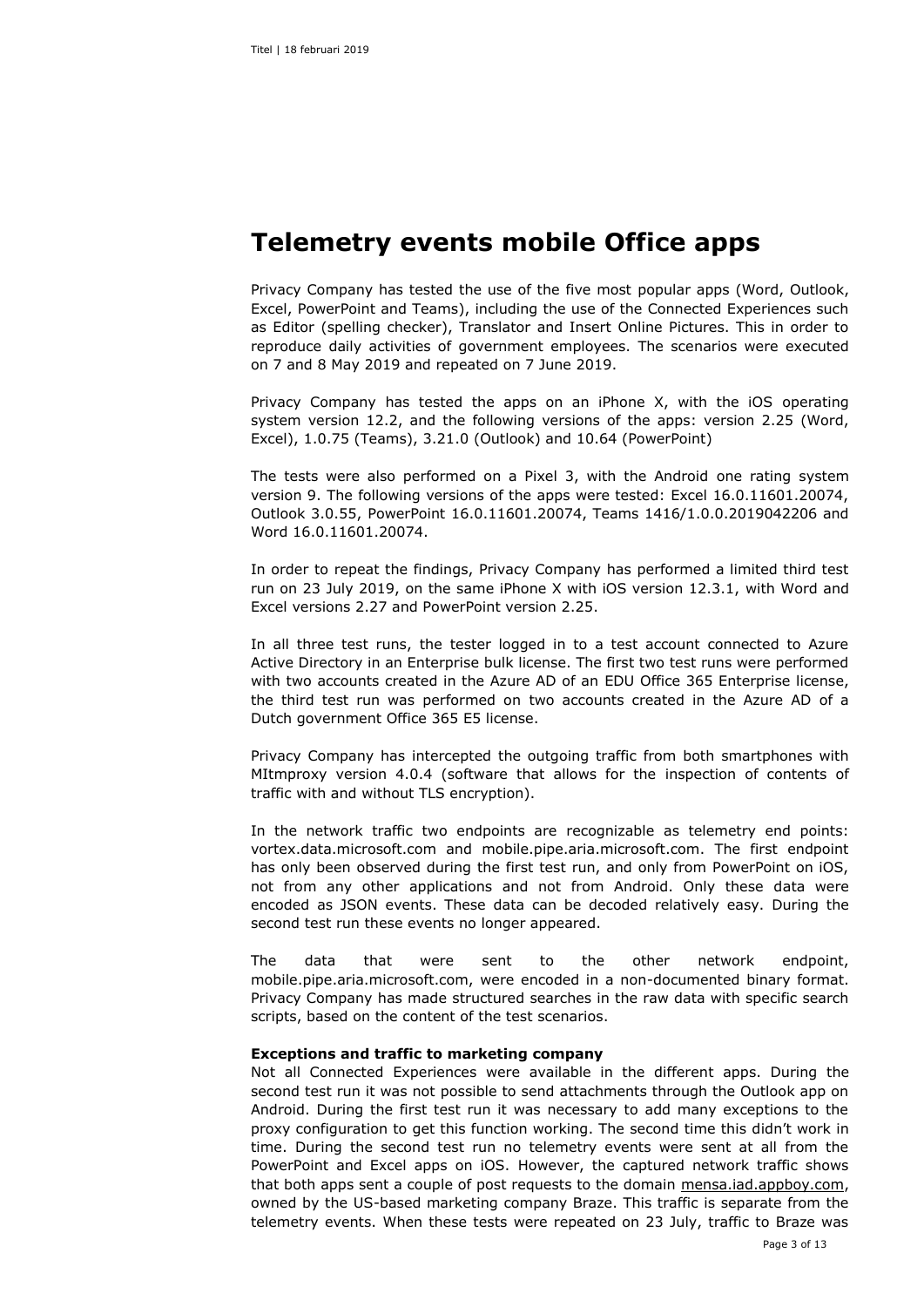Page 4 of 13

Accept-Language: en-us

also captured from the Word app. The traffic occurred both during the launch of the apps and after the user was logged in.

```
Example of the captured traffic to marketing company Braze second test 
run - PowerPoint
```

```
{
  "api_key": "6f0a70f2-5359-45f8-9106-7507478bc55f",
  "app_version": "2.25",
  "device_id": "F8189EAF-313E-4199-97F6-9D1E861508F3",
  "events": [
   {
    "data": {
     "key": "PowerPoint_EditFile",
     "value": 1
    },
    "name": "inc",
    "session_id": "4F35E555-74A8-40E0-88D6-840FD41F9BE9",
    "time": 1559901297.509,
    "user_id": "80a89116-f786-44b0-b048-a490f1c84444"
   },
   {
    "data": {
     "n": "_EditFile",
     "p": {
       "AppName": "PowerPoint"
     }
    },
    "name": "ce",
    "session_id": "4F35E555-74A8-40E0-88D6-840FD41F9BE9",
    "time": 1559901297.509,
    "user_id": "80a89116-f786-44b0-b048-a490f1c84444"
   }
  ],
  "sdk_version": "3.12.0",
  "time": 1559901307.526232
}
Example of the captured traffic to Braze third test run - Word
Flow Details
2019-07-23 12:00:28 POST 
https://mensa.iad.appboy.com/api/v3/content_cards/sync
               <- 201 Created application/json 74b 186ms
                         Request 
Response Detail
Host: mensa.iad.appboy.com
Content-Type: application/json
X-Braze-ContentCardsRequest: true
Accept-Encoding: br, gzip, deflate
User-Agent: Word/2.27.19070901 CFNetwork/978.0.7 Darwin/18.6.0
Connection: keep-alive
Accept: */*
X-Braze-Api-Key: 0e8ae0e7-2269-456e-8889-0db1ca995724
Content-Length: 267
X-Braze-DataRequest: true
```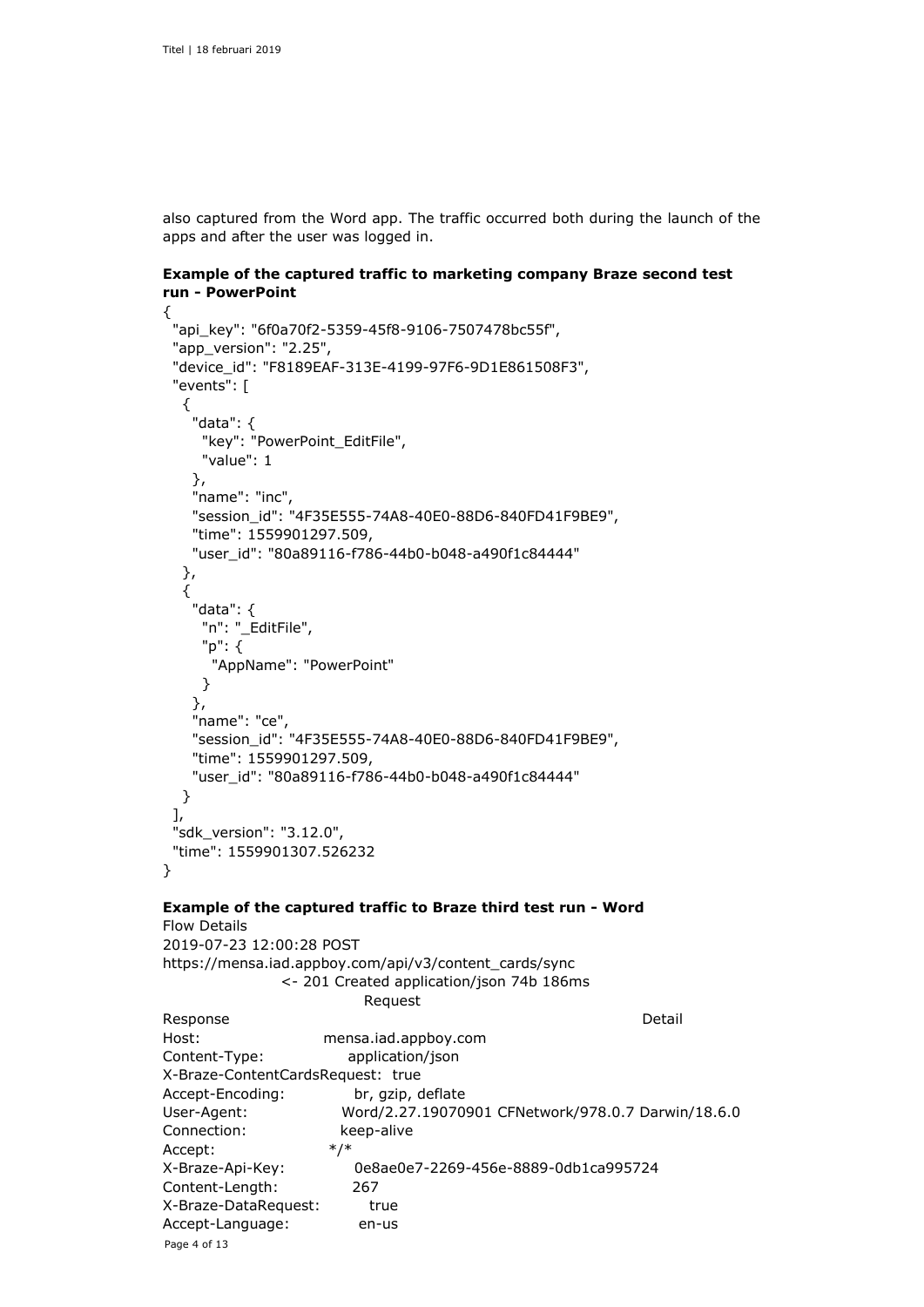```
JSON 
[m:auto]
{
   "api_key": "0e8ae0e7-2269-456e-8889-0db1ca995724",
   "app_version": "2.27",
   "device_id": "F8189EAF-313E-4199-97F6-9D1E861508F3",
   "last_card_updated_at": 0,
   "last_full_sync_at": 0,
   "sdk_version": "3.12.0",
   "time": 1563876028.006939,
   "user_id": "73a3aa10-6c74-4145-94de-98c5aff585e7"
}
```
# **Example of the captured traffic to Braze third test run - Excel**

| 2019-07-23 11:17:32 POST          |                      |                                                                      |  |
|-----------------------------------|----------------------|----------------------------------------------------------------------|--|
|                                   |                      | https://mensa.iad.appboy.com/api/v3/content_cards/sync               |  |
|                                   |                      | <- 201 Created application/json 74b 165ms                            |  |
|                                   | Request              |                                                                      |  |
| Response                          |                      | Detail                                                               |  |
| Host:                             | mensa.iad.appboy.com |                                                                      |  |
| Content-Type:                     | application/json     |                                                                      |  |
| X-Braze-ContentCardsRequest: true |                      |                                                                      |  |
|                                   | br, gzip, deflate    |                                                                      |  |
|                                   |                      | Excel/2.27.19070901 CFNetwork/978.0.7 Darwin/18.6.0                  |  |
| Connection:                       | keep-alive           |                                                                      |  |
| Accept:                           | $*/*$                |                                                                      |  |
| X-Braze-Api-Key:                  |                      | e7be02cc-96ab-4bd4-be37-c8c3489f5825                                 |  |
| Content-Length:                   | 267                  |                                                                      |  |
| X-Braze-DataRequest:              | true                 |                                                                      |  |
| Accept-Language:                  | en-us                |                                                                      |  |
| JSON                              |                      |                                                                      |  |
| [m:auto]                          |                      |                                                                      |  |
| ₹                                 |                      |                                                                      |  |
|                                   |                      | "api_key": "e7be02cc-96ab-4bd4-be37-c8c3489f5825",                   |  |
| "app_version": "2.27",            |                      |                                                                      |  |
|                                   |                      | "device id": "F8189EAF-313E-4199-97F6-9D1E861508F3",                 |  |
| "last_card_updated_at": 0,        |                      |                                                                      |  |
| "last_full_sync_at": 0,           |                      |                                                                      |  |
| "sdk_version": "3.12.0",          |                      |                                                                      |  |
| "time": 1563873452.880989,        |                      |                                                                      |  |
|                                   |                      | "user id": "73a3aa10-6c74-4145-94de-98c5aff585e7"                    |  |
| λ                                 |                      |                                                                      |  |
|                                   |                      | Example of the captured traffic to Braze third test run - PowerPoint |  |
| <b>Flow Details</b>               |                      |                                                                      |  |
| 2019-07-23 11:20:09 POST          |                      |                                                                      |  |
|                                   |                      | https://mensa.iad.appboy.com/api/v3/content_cards/sync               |  |
|                                   |                      | <- 201 Created application/json 74b 384ms                            |  |
|                                   |                      |                                                                      |  |

 Request Response Detail Host: mensa.iad.appboy.com

Content-Type: application/json X-Braze-ContentCardsRequest: true Accept-Encoding: br, gzip, deflate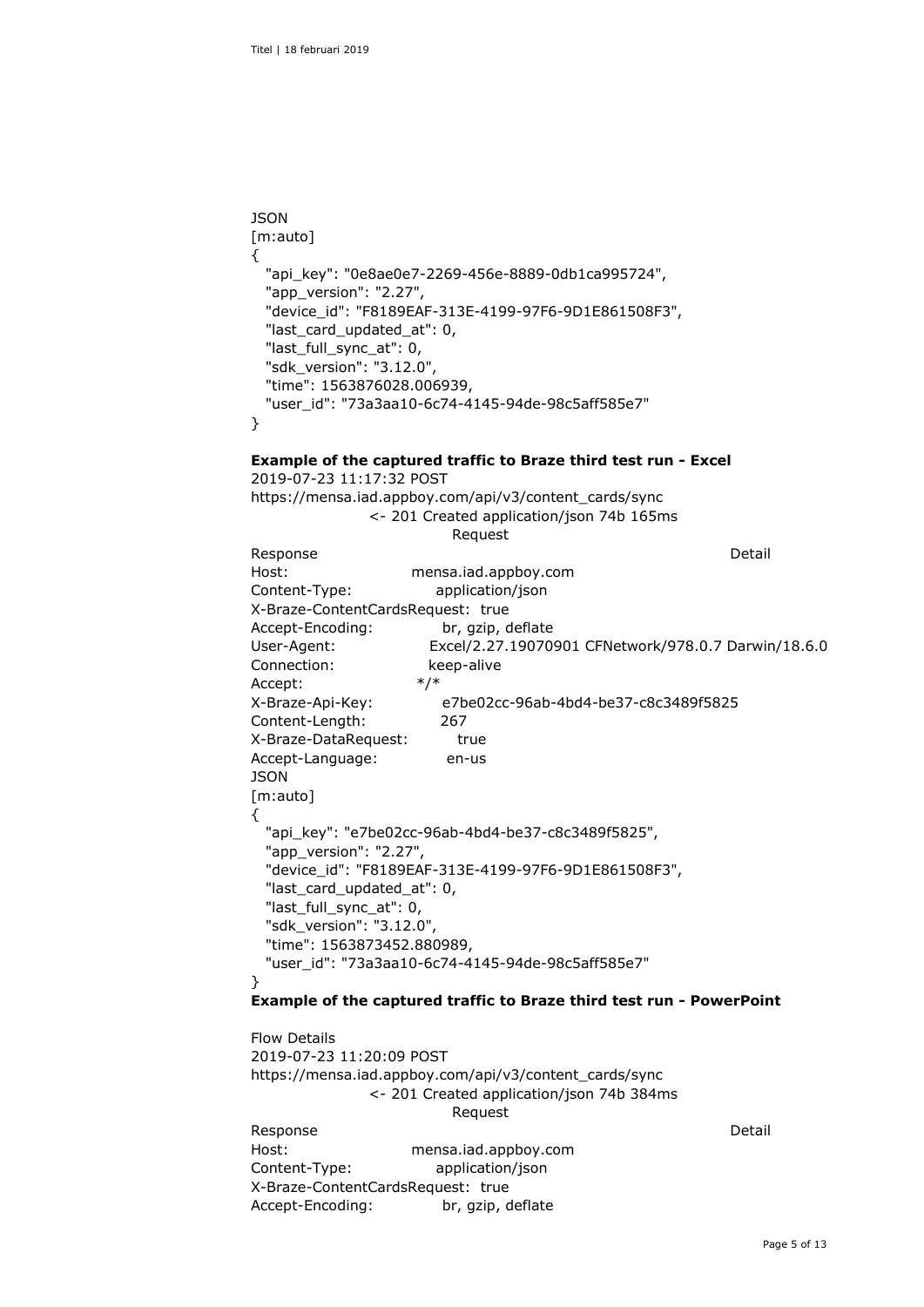```
User-Agent: PowerPoint/2.27.19070901 CFNetwork/978.0.7 
Darwin/18.6.0
Connection: keep-alive
Accept: */*
X-Braze-Api-Key: 6f0a70f2-5359-45f8-9106-7507478bc55f
Content-Length: 217
X-Braze-DataRequest: true
Accept-Language: en-us
JSON
[m:auto]
{
  "api_key": "6f0a70f2-5359-45f8-9106-7507478bc55f",
  "app_version": "2.27",
   "device_id": "F8189EAF-313E-4199-97F6-9D1E861508F3",
   "last_card_updated_at": 0,
  "last_full_sync_at": 0,
  "sdk_version": "3.12.0",
  "time": 1563873609.410924
```
# }

# **FIRST TEST RUNS ON 7 AND 8 MAY 2019**

#### **Mamenrollmentoperation**

Observed in Excel on iOS (8 times), Teams on iOS (1 time), Word on iOS (7 times) and Outlook on iOS (1 time). *Contains information about the use of mobile application management. Remarkable information in the telemetry event: DeviceInfo.Id = F8189EAF-313E-4199-97F6-9D1E861508F3 Intune.deviceId = 944772A1-ECDC-4750-8319-FF106FC988A5 Intune.mamIdentity = [e-mail address anonymised] AppInfo.Version = 2.24 (2.24.19041003) DeviceInfo.Model = iPhone11,8* **Mamenrollmentnetworkoperation** Observed in Excel on iOS (16 times), Teams on iOS (1 time), Word on iOS (13 times) and Outlook on iOS (2 times). **act\_stats** Observed in Excel on iOS (5 times), Teams on iOS (1 time) and Word on iOS (5 times). **AppSession/StartUp** Observed in Powerpoint on iOS (1 time). **AggregateStatusReport** Observed in Powerpoint on iOS (1 time). **CameraBackup/SettingChange** Observed in Powerpoint on iOS (2 times). **ReasonUXNotShownAutomatically** Observed in Powerpoint on iOS (1 time). **Auth/ADALTelemetry** Observed in Powerpoint on iOS (5 times). **AppLaunch** Observed in Powerpoint on iOS (1 time). **Auth/TokenRefreshResult** Observed in Powerpoint on iOS (6 times). **ECS/RampValues** Observed in Powerpoint on iOS (2 times). **Auth/AccountPlaceChanges**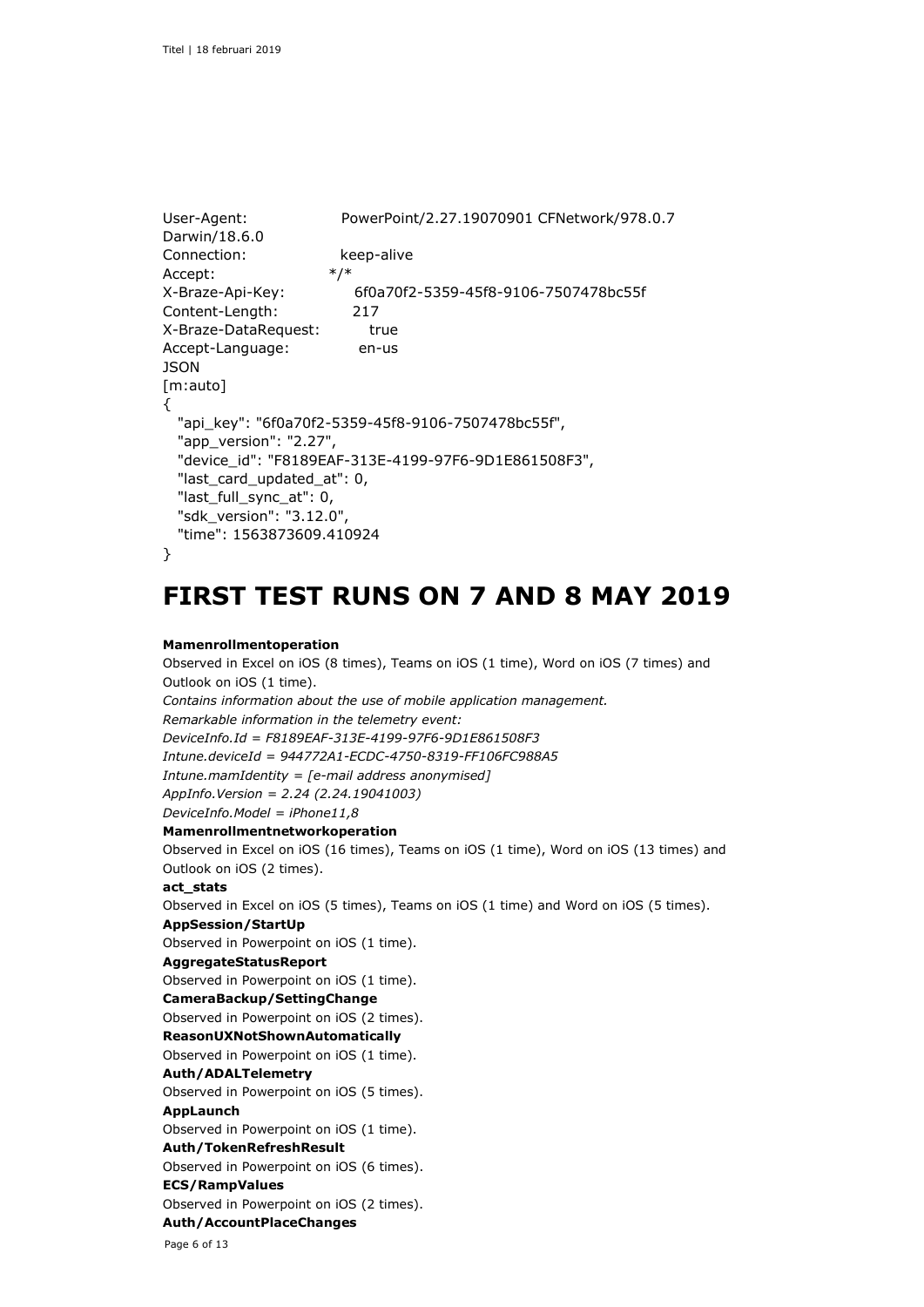Observed in Powerpoint on iOS (3 times). **Auth/MAMEnrollment** Observed in Powerpoint on iOS (1 time).

**UserSku/Refreshed**

Observed in Powerpoint on iOS (1 time).

# **Operation**

Observed in Powerpoint on iOS (1 time).

**edf\_trouter\_client\_disconnected**

Observed in Teams on iOS (8 times).

**edf\_trouter\_client\_log\_error**

Observed in Teams on iOS (4 times).

#### **edf\_trouter\_client\_event**

Observed in Teams on iOS (12 times).

#### **edf\_trouter\_client\_connected**

Observed in Teams on iOS (8 times).

#### **mdsc\_mediaagentmanager**

Observed in Teams on iOS (1 time).

#### **mdsc\_logging**

Observed in Teams on iOS (2 times).

**trap\_token\_manager**

Observed in Teams on iOS (1 time).

#### **skypecosi\_concore\_native\_callsignalingagent\_httprequest**

Observed in Teams on iOS (1 time).

**Applifecycle**

Observed in Teams on iOS (42 times) and Outlook on iOS (8 times).

#### **Scenario**

Observed in Teams on iOS (1055 times).

*A collection of different kinds of telemetry evens subdivided in many scenario names: chat\_send\_message (14 times), chat\_send\_message\_ui (14 times), bell\_count (260 times), service\_send\_message (14 times), notification\_burnt (28 times), notification\_burn\_unavailable (14 times), auth\_adal\_tokens (375 times), app\_incremental\_sync\_resume (18 times), app\_resume (18 times), app\_start\_sync (11 time), companionFetchActiveCalls (22 times), presence\_interon\_publish (18 times), chat\_switch (16 times), app\_resume\_notification\_perf (1 time), auth\_skype\_tokens (192 times), navChat (6 times), chat\_retrieve\_contact\_groups (6 times), app\_incremental\_sync\_launch (2 times), app\_start (2 times), app\_start\_perf (2 times), calling\_service\_init (2 times), skylib\_skype\_token\_refresh (2 times), verify\_skylib\_state (2 times), calling\_service\_login (2 times), documents\_upload\_file\_p2p (4 times), documentFilePreview (4 times), documentFileDownload (4 times), remote\_notification\_message\_sync (2 times)*

#### **Trace**

Observed in Teams on iOS (737 times).

*Contains technical messages about the internal functioning of the app. Some examples: Trace\_Message5:[W] no active user identified, active singal is not set!!!*

*Trace\_Message5<9a>^A[W] [HTTP] TSNALongPollOperation : 0, contextID:,* 

*domain:NSURLErrorDomain, code:-1001, skypeErrorCode:, skypeErrorMessage:<sanitized>, MT ServerRequestID:*

*This event did not contain contents of files or communication.*

# **http**

Observed in Teams on iOS (259 times).

*Contains data about http request that were sent from the Teams client. The event shows URLs of internal API calls This event did not contain contents of files or communication.*

#### **Userbi**

Observed in Teams on iOS (69 times).

#### **Session**

Observed in Teams on iOS (2 times) and Outlook on iOS (4 times).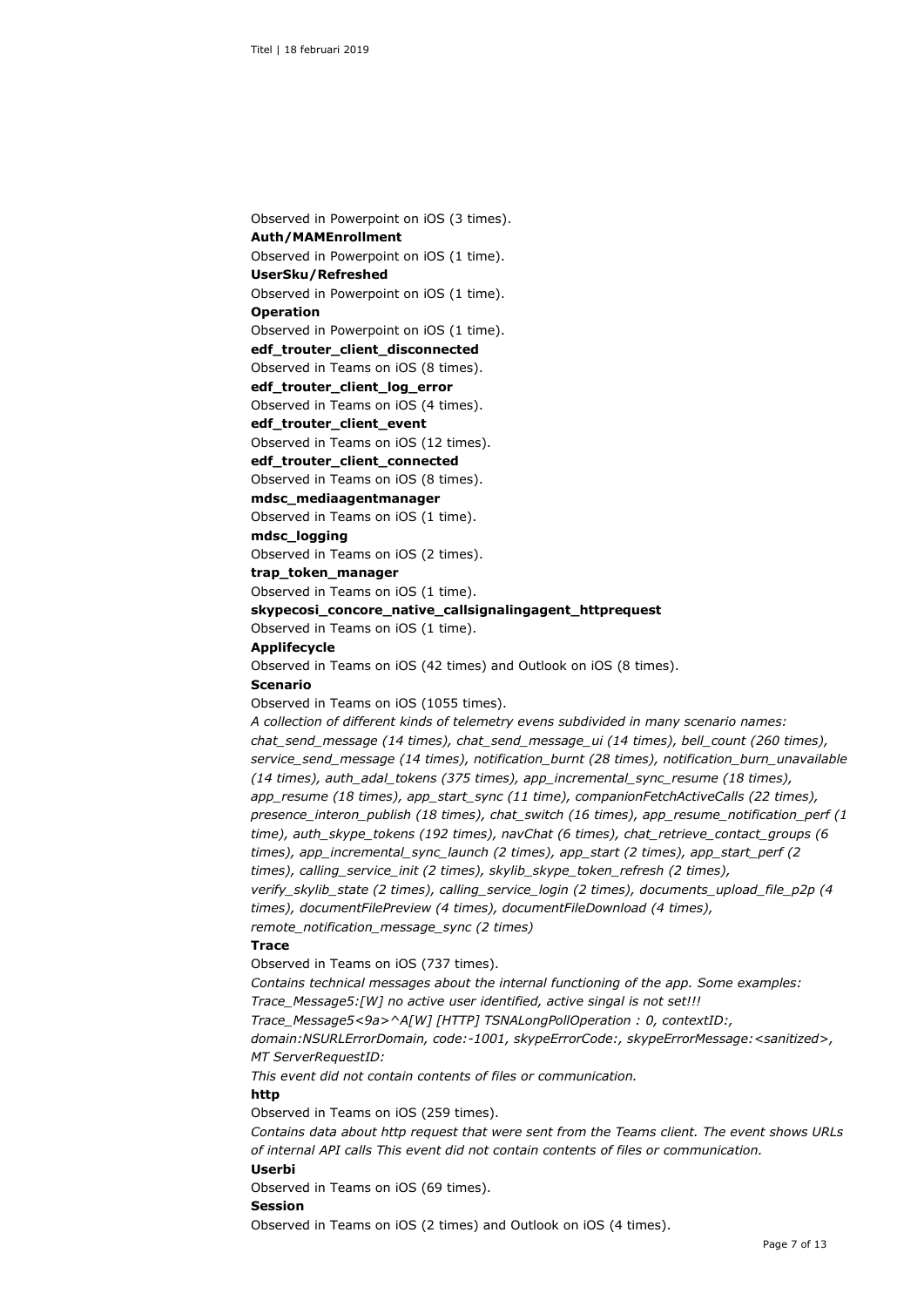Page 8 of 13 **Adalauth** Observed in Teams on iOS (198 times). **Notification** Observed in Teams on iOS (52 times). **mail\_filter\_component** Observed in Outlook on iOS (4 times). **tab\_component** Observed in Outlook on iOS (8 times). **inbox\_component** Observed in Outlook on iOS (7 times). **core\_data\_diagnostics** Observed in Outlook on iOS (1 time). **account\_consistency** Observed in Outlook on iOS (1 time). **accessibility\_report** Observed in Outlook on iOS (1 time). **feed\_account\_info** Observed in Outlook on iOS (1 time). **adal\_telemetry** Observed in Outlook on iOS (7 times). **account\_action** Observed in Outlook on iOS (1 time). **hx\_fetch\_latency\_start** Observed in Outlook on iOS (19 times). **boot\_time** Observed in Outlook on iOS (1 time). **app\_launch\_report** Observed in Outlook on iOS (1 time). **cortana\_action** Observed in Outlook on iOS (4 times). **feature\_flags** Observed in Outlook on iOS (1 time). **exchange\_api\_duration** Observed in Outlook on iOS (3 times). **addin\_report** Observed in Outlook on iOS (1 time). **mail\_list\_datasource\_v2\_performance** Observed in Outlook on iOS (3 times). **app\_startup\_reason** Observed in Outlook on iOS (1 time). **mail\_drawer\_action** Observed in Outlook on iOS (1 time). **sidebar\_action** Observed in Outlook on iOS (5 times). **heterogeneous\_favorites** Observed in Outlook on iOS (1 time). **add\_account** Observed in Outlook on iOS (1 time). **livepersonacard\_qos\_lokigetauthtoken** Observed in Outlook on iOS (1 time). **core\_data\_performance** Observed in Outlook on iOS (3 times). **mail\_compose** Observed in Outlook on iOS (2 times). **send\_message**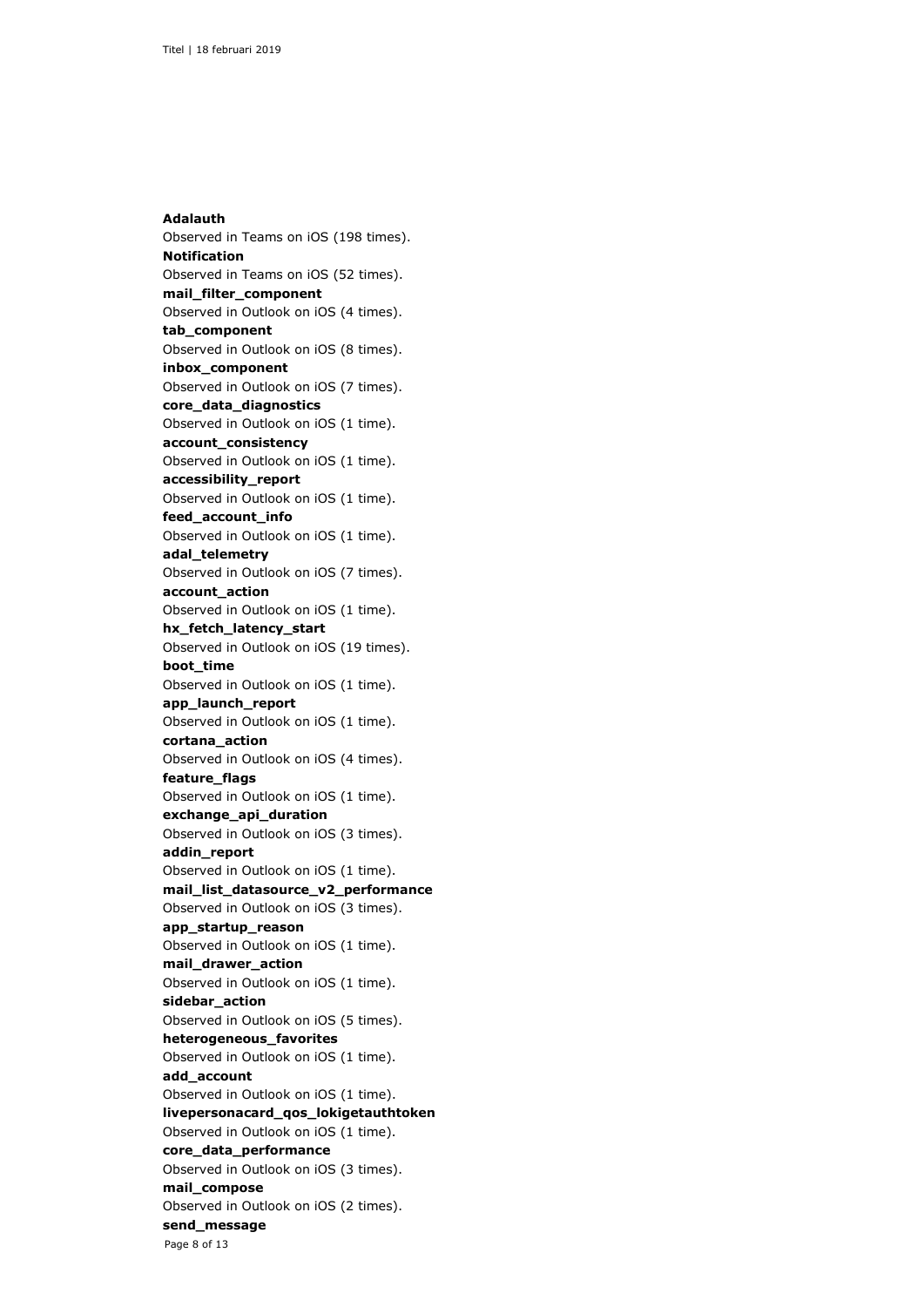Observed in Outlook on iOS (1 time).

#### **cal\_component**

Observed in Outlook on iOS (2 times).

### **combined\_search\_use**

Observed in Outlook on iOS (6 times).

# **unexisting\_process\_ended**

Observed in Outlook on iOS (2 times).

#### **main\_thread\_blocked**

Observed in Outlook on iOS (2 times).

**cal\_navigate\_to\_today**

Observed in Outlook on iOS (1 time).

#### **cal\_drawer\_action**

Observed in Outlook on iOS (2 times).

#### **composite\_stats**

Observed in Excel on Android (13 times) and Word on Android (8 times)

#### **profile\_load**

Observed in Excel on Android (2 times), Powerpoint on Android (1 time) and Word on Android (5 times).

#### **sqlite\_policy\_storage\_onen\_database**

Observed in Excel on Android (2 times), Powerpoint on Android (1 time) and Word on Android (5 times).

#### **sqlite\_policy\_storage\_create\_table\_if\_needed**

Observed in Excel on Android (4 times), Powerpoint on Android (2 times) and Word on Android (10 times).

#### **profile\_load\_async**

Observed in Excel on Android (2 times), Powerpoint on Android (1 time) and Word on Android (5 times).

#### **sqlite\_policy\_storage\_load**

Observed in Excel on Android (19 times), Powerpoint on Android (11 time) and Word on Android (47 times).

#### **policy\_sync\_acquire\_policy**

Observed in Excel on Android (19 times), Powerpoint on Android (11 time) and Word on Android (47 times).

#### **profile\_add\_engine\_async**

Observed in Excel on Android (19 times), Powerpoint on Android (11 time) and Word on Android (47 times).

# **Bizcritical**

Observed in Excel on Android (2 times) and Word on Android (2 times).

# **Performance**

Observed in Excel on Android (13 times) and Word on Android (13 times).

### **usage**

Observed in Excel on Android (2 times) and Word on Android (2 times).

# **SECOND TEST RUN 7 JUNE 2019**

#### **Mamenrollmentoperation**

Observed in Teams on iOS (6 times), Word on iOS (7 times) and Outlook on iOS (9 times) **Mamenrollmentnetworkoperation**

Observed in Teams on iOS (12 times), Word on iOS (14 times) and Outlook on iOS (16 times) **act\_stats**

Observed in Teams on iOS (1 time) and Word on iOS (3 times) **AppSession/StartUp** Not found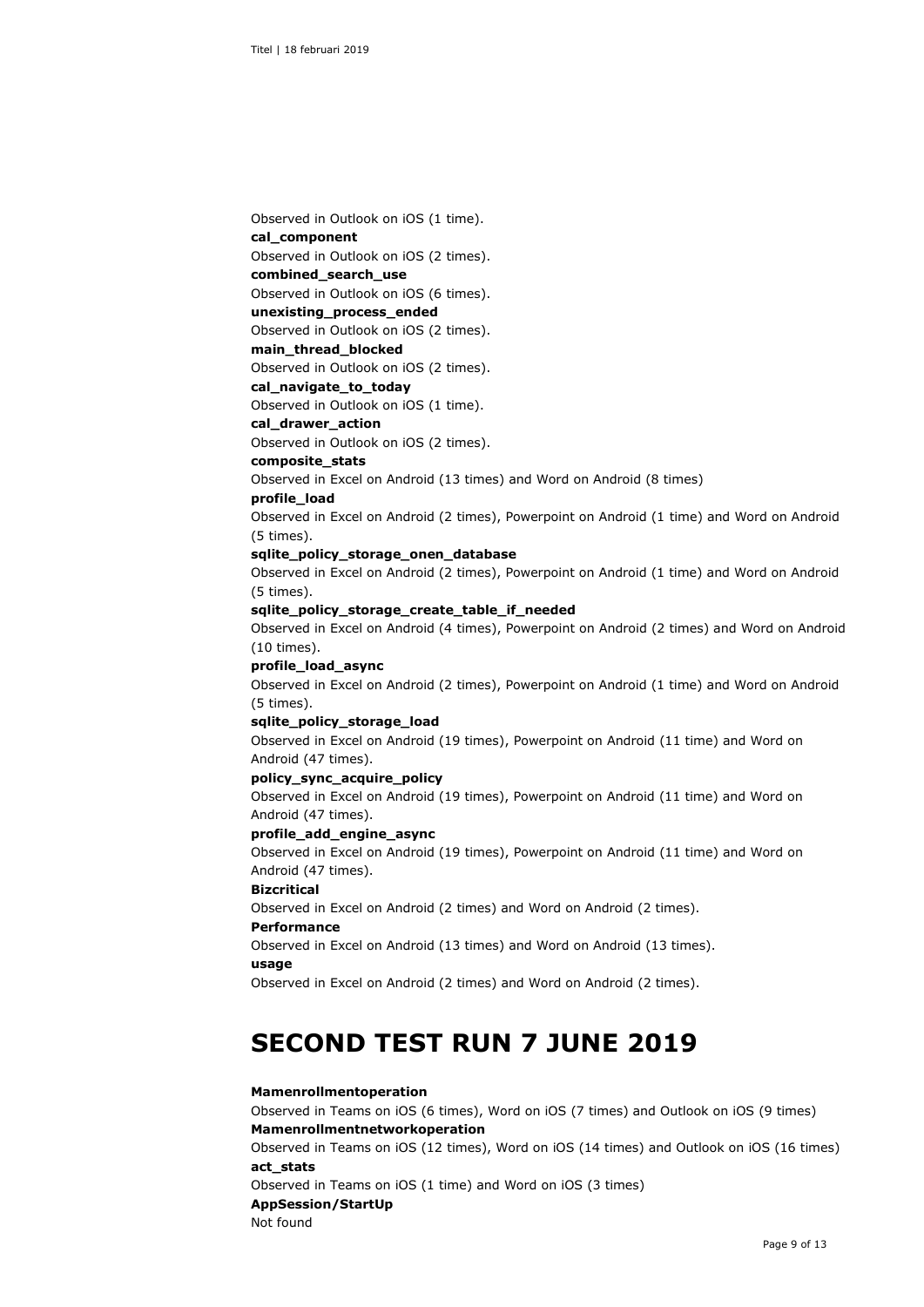Page 10 of 13 **AggregateStatusReport** Not found **CameraBackup/SettingChange** Not found **ReasonUXNotShownAutomatically** Not found **Auth/ADALTelemetry** Not found **AppLaunch** Not found **Auth/TokenRefreshResult** Not found **ECS/RampValues** Not found **Auth/AccountPlaceChanges** Not found **Auth/MAMEnrollment** Not found **UserSku/Refreshed** Not found **Operation** Not found **edf\_trouter\_client\_disconnected** Observed in Teams on iOS (1 time) and Teams on Android (1 time) **edf\_trouter\_client\_log\_error** Not found **edf\_trouter\_client\_event** Observed in Teams on iOS (2 times) and Teams on Android (2 times) **edf\_trouter\_client\_connected** Observed in Teams on iOS (2 times) and Teams on Android (2 times) **mdsc\_mediaagentmanager** Observed in Teams on iOS (1 time) and Teams on Android (1 time) **mdsc\_logging** Observed in Teams on iOS (2 times) **trap\_token\_manager** Observed in Teams on iOS (2 times) and Teams on Android (2 times) **skypecosi\_concore\_native\_callsignalingagent\_httprequest** Observed in Teams on iOS (1 time) and Teams on Android (1 time) **Applifecycle** Observed in Teams on iOS (8 times) and Outlook on iOS (37 times) **Scenario** Observed in Teams on iOS (523 times) **Trace** Observed in Teams on iOS (135 times) **http** Observed in Teams on iOS (106 times) **Userbi** Observed in Teams on iOS (51 time) **Session** Observed in Teams on iOS (57 times) and Outlook on iOS (28 times) **Adalauth** Observed in Teams on iOS (140 times) **Notification** Observed in Teams on iOS (14 times) **mail\_filter\_component**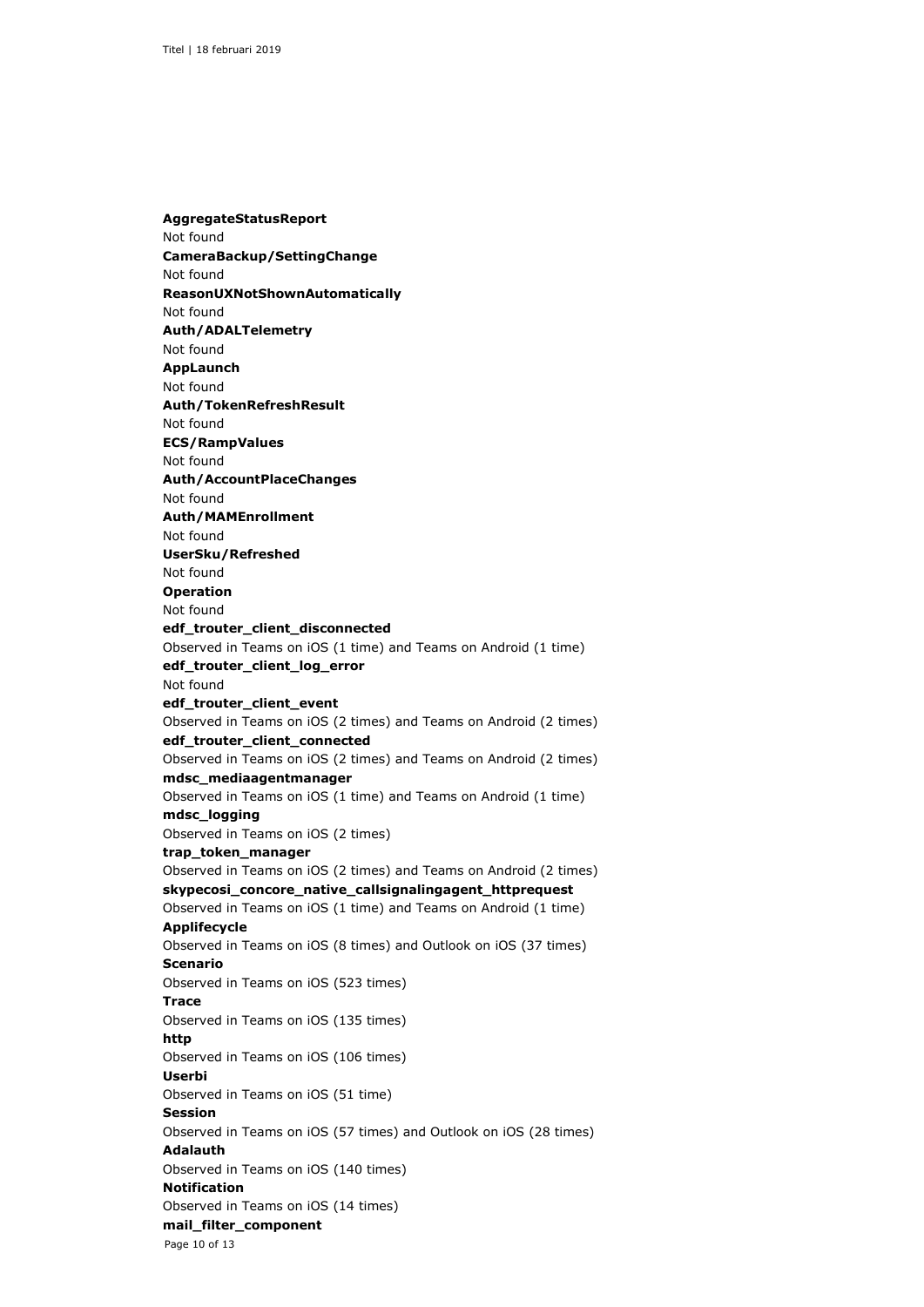Observed in Outlook on iOS (12 times) **tab\_component** Observed in Outlook on iOS (12 times) **inbox\_component** Observed in Outlook on iOS (17 times) **core\_data\_diagnostics** Observed in Outlook on iOS (3 times) **account\_consistency** Observed in Outlook on iOS (3 times) **accessibility\_report** Observed in Outlook on iOS (3 times) **feed\_account\_info** Observed in Outlook on iOS (3 times) **adal\_telemetry** Observed in Outlook on iOS (76 times) **account\_action** Observed in Outlook on iOS (5 times) **hx\_fetch\_latency\_start** Observed in Outlook on iOS (58 times) **boot\_time** Observed in Outlook on iOS (2 times) **app\_launch\_report** Observed in Outlook on iOS (3 times) **cortana\_action** Observed in Outlook on iOS (39 times) **feature\_flags** Observed in Outlook on iOS (6 times) **exchange\_api\_duration** Observed in Outlook on iOS (8 times) **addin\_report** Observed in Outlook on iOS (2 times) **mail\_list\_datasource\_v2\_performance** Observed in Outlook on iOS (7 times) **app\_startup\_reason** Observed in Outlook on iOS (3 times) **mail\_drawer\_action** Observed in Outlook on iOS (2 times) **sidebar\_action** Observed in Outlook on iOS (14 times) **heterogeneous\_favorites** Observed in Outlook on iOS (2 times) **add\_account** Observed in Outlook on iOS (11 time) **livepersonacard\_qos\_lokigetauthtoken** Observed in Outlook on iOS (1 time) **core\_data\_performance** Observed in Outlook on iOS (20 times) **mail\_compose** Observed in Outlook on iOS (6 times) **send\_message** Observed in Outlook on iOS (2 times) **cal\_component** Observed in Outlook on iOS (3 times) **combined\_search\_use** Not found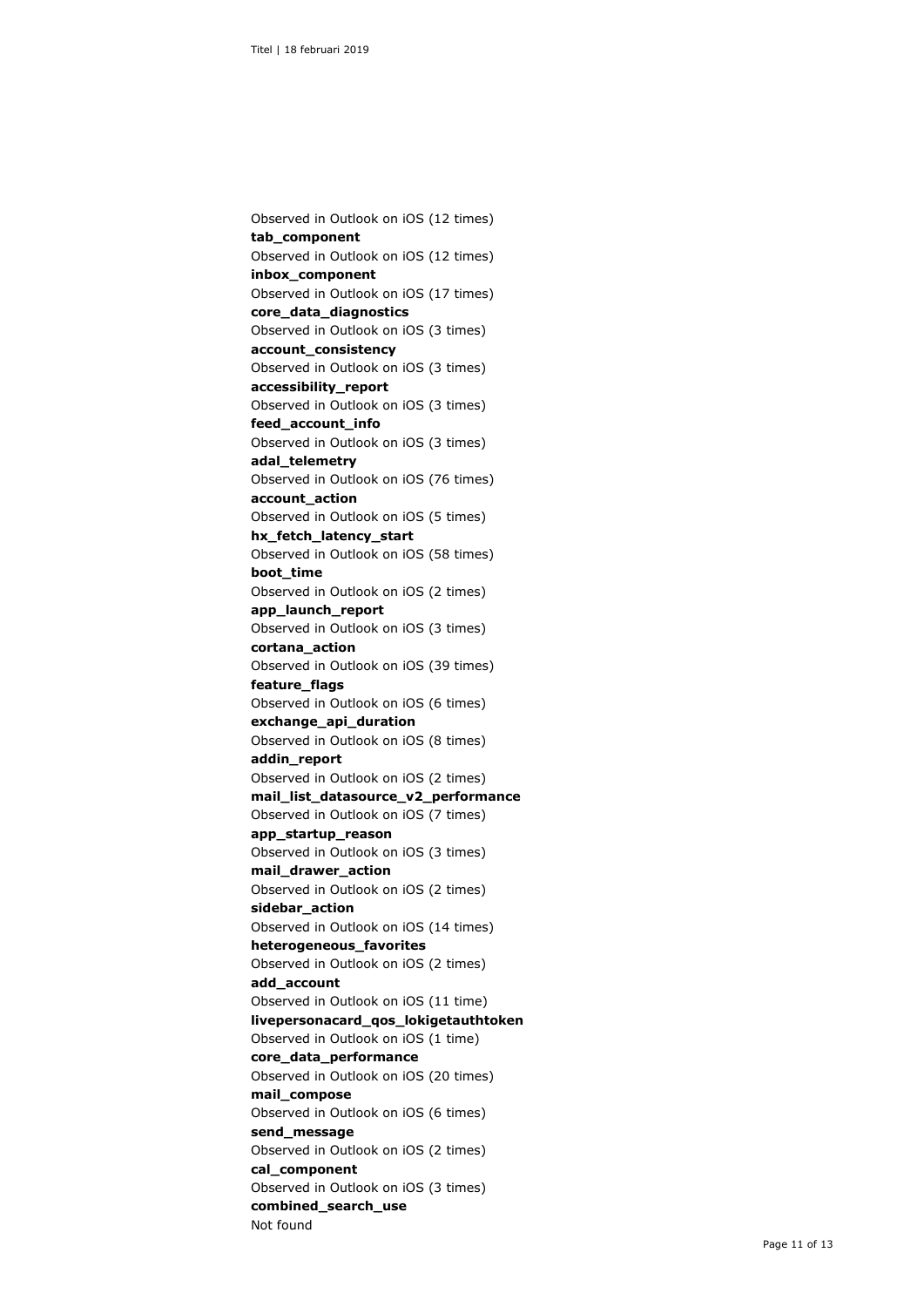**unexisting\_process\_ended** Observed in Outlook on iOS (1 time) **main\_thread\_blocked** Observed in Outlook on iOS (3 times) **cal\_navigate\_to\_today** Not found **cal\_drawer\_action** Observed in Outlook on iOS (3 times) **composite\_stats** Observed in Outlook on iOS (25 times) and Excel on Android (4 times) **profile\_load** Observed in Excel on Android (1 time) **sqlite\_policy\_storage\_onen\_database** Observed in Excel on Android (1 time) **sqlite\_policy\_storage\_create\_table\_if\_needed** Observed in Excel on Android (1 time) **profile\_load\_async** Observed in Excel on Android (2 times) **sqlite\_policy\_storage\_load** Observed in Excel on Android (11 time) **policy\_sync\_acquire\_policy** Observed in Excel on Android (11 time) **profile\_add\_engine\_async** Observed in Excel on Android (11 time) **Bizcritical** Observed in Excel on Android (2 times) and Word on Android (2 times) **Performance** Observed in Excel on Android (13 times) and Word on Android (13 times) **usage** Observed in Excel on Android (2 times) and Word on Android (2 times)

# **During the second test run 29 other telemetry events have been observed, especially from the Outlook app on iOS. These were:**

# **account\_properties\_log**

Page 12 of 13 Observed in Outlook on iOS (3 times) **adal\_error** Observed in Outlook on iOS (336 times) **adal\_login\_result** Observed in Outlook on iOS (42 times) **add\_account\_result** Observed in Outlook on iOS (11 time) **app\_error** Observed in Outlook on iOS (1 time) **auth\_trace** Observed in Teams on iOS (38 times) **autodiscover\_result** Observed in Outlook on iOS (11 time) **compose\_mail\_accessory** Observed in Outlook on iOS (2 times) **configurationsetaction** Observed in Outlook on iOS (1 time) **connection** Observed in Outlook on iOS (2 times) **conversation\_load\_time**